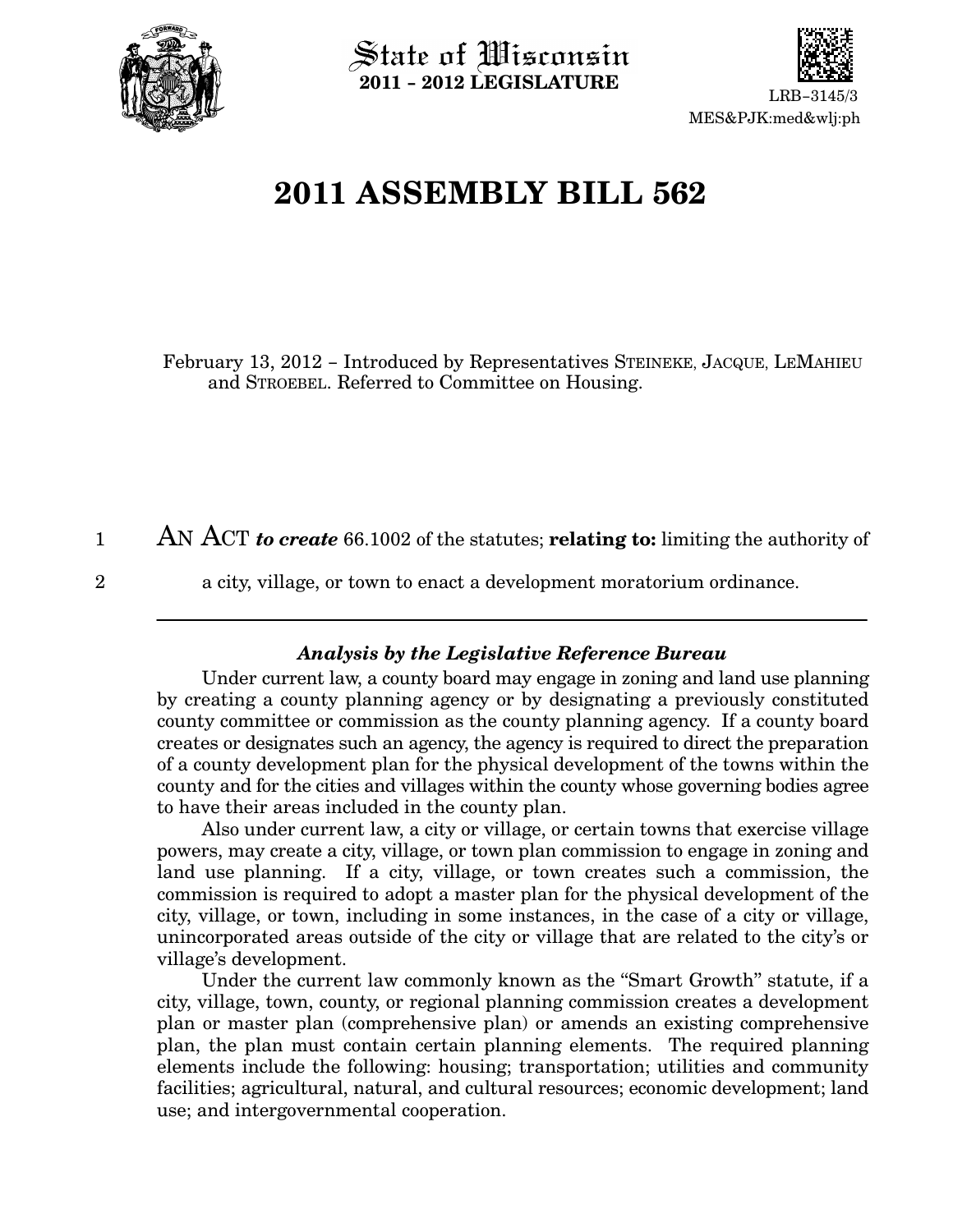Subject to a number of limitations and conditions, this bill authorizes a city, village, or town (municipality) to enact a development moratorium ordinance if the municipality has enacted, is in the process of enacting or amending, or is exempt from having to enact, a comprehensive plan. The municipality may enact a development moratorium ordinance (moratorium) only if its governing body adopts a resolution stating either that a moratorium is needed to prevent a shortage in or the overburdening of its public facilities or that a moratorium is needed to address a significant threat to the public health or safety. In either case, the municipality must obtain a written report from a professional engineer stating that the possible effect on public facilities, or the possible threat to public health or safety, justifies the need for a moratorium. In the case of a possible health or safety threat, the report may also be from a physician or registered nurse.

The moratorium must contain a number of elements, including a statement describing the problem giving rise to the need for the moratorium, the actions the municipality intends to take to address the problem, and the length of time the moratorium will apply. The moratorium may remain in effect only until the municipality addresses the problem giving rise to the need for the moratorium, or for 12 months, whichever occurs first. The bill also authorizes the municipality to extend the moratorium for another six months if the problem is not addressed. In addition, a municipality may not enact a moratorium unless it first holds a public hearing at which the proposed ordinance is discussed.

The bill first applies to a land development plan that is submitted to a municipality on the effective date of the bill, although the municipality and the developer could agree to apply the moratorium retroactively.

For further information see the **state and local** fiscal estimate, which will be printed as an appendix to this bill.

### The people of the state of Wisconsin, represented in senate and assembly, do enact as follows:

| <b>SECTION 1.</b> 66.1002 of the statutes is created to read: |
|---------------------------------------------------------------|
|                                                               |

4

7

8

66.1002 Development moratoria. (1) DEFINITIONS. In this section: 2

- (a) "Comprehensive plan" has the meaning given in s.  $66.1001$  (1) (a). 3
	- (b) "Development moratorium" means a moratorium on land development,
- rezoning, issuing conditional use permits, or on any subdivision or other division of 5
- land by plat or certified survey map that is authorized under ch. 236. 6
	- (c) "Land development" has the meaning given in s.  $66.0617(1)$  (d).
	- (d) Municipality" means any city, village, or town.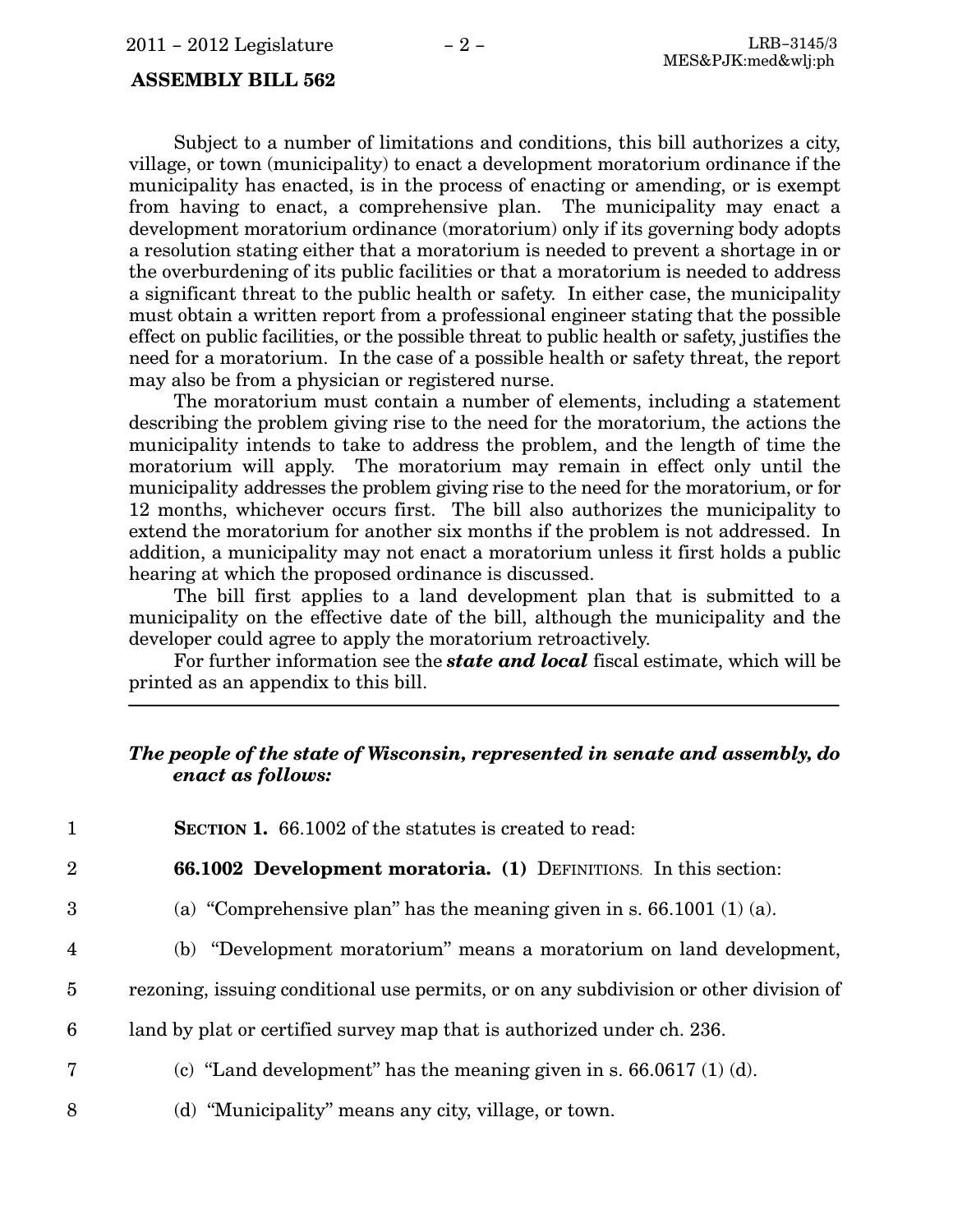- $(e)$  "Public health professional" means any of the following:
- 2 3

1

2. A registered professional nurse, as defined under s. 49.498 (1) (L).

1. A physician, as defined under s.  $48.375(2)(g)$ .

(f) Registered engineer" means an individual who satisfies the registration requirements for a professional engineer as specified in s. 443.04 4 5

(2) MORATORIUM ALLOWED. Subject to the limitations and requirements specified in this section, a municipality may enact a development moratorium ordinance if the municipality has enacted a comprehensive plan, is in the process of preparing its comprehensive plan, is in the process of preparing a significant amendment to its comprehensive plan in response to a substantial change in conditions in the municipality, or is exempt from the requirement as described in s. 66.1001 (3m), and if at least one of the following applies: 6 7 8 9 10 11 12

(a) The municipality's governing body adopts a resolution stating that a moratorium is needed to prevent a shortage in, or the overburdening of, public facilities located in the municipality and that such a shortage or overburdening would otherwise occur during the period in which the moratorium would be in effect, except that the governing body may not adopt such a resolution unless it obtains a written report from a registered engineer stating that in his or her opinion the possible shortage or overburdening of public facilities justifies the need for a moratorium. 13 14 15 16 17 18 19 20

(b) The municipality's governing body adopts a resolution stating that a moratorium is needed to address a significant threat to the public health or safety that is presented by a proposed or anticipated land development, except that the governing body may not adopt such a resolution unless it obtains a written report from a registered engineer or public health professional stating that in his or her 21 22 23 24 25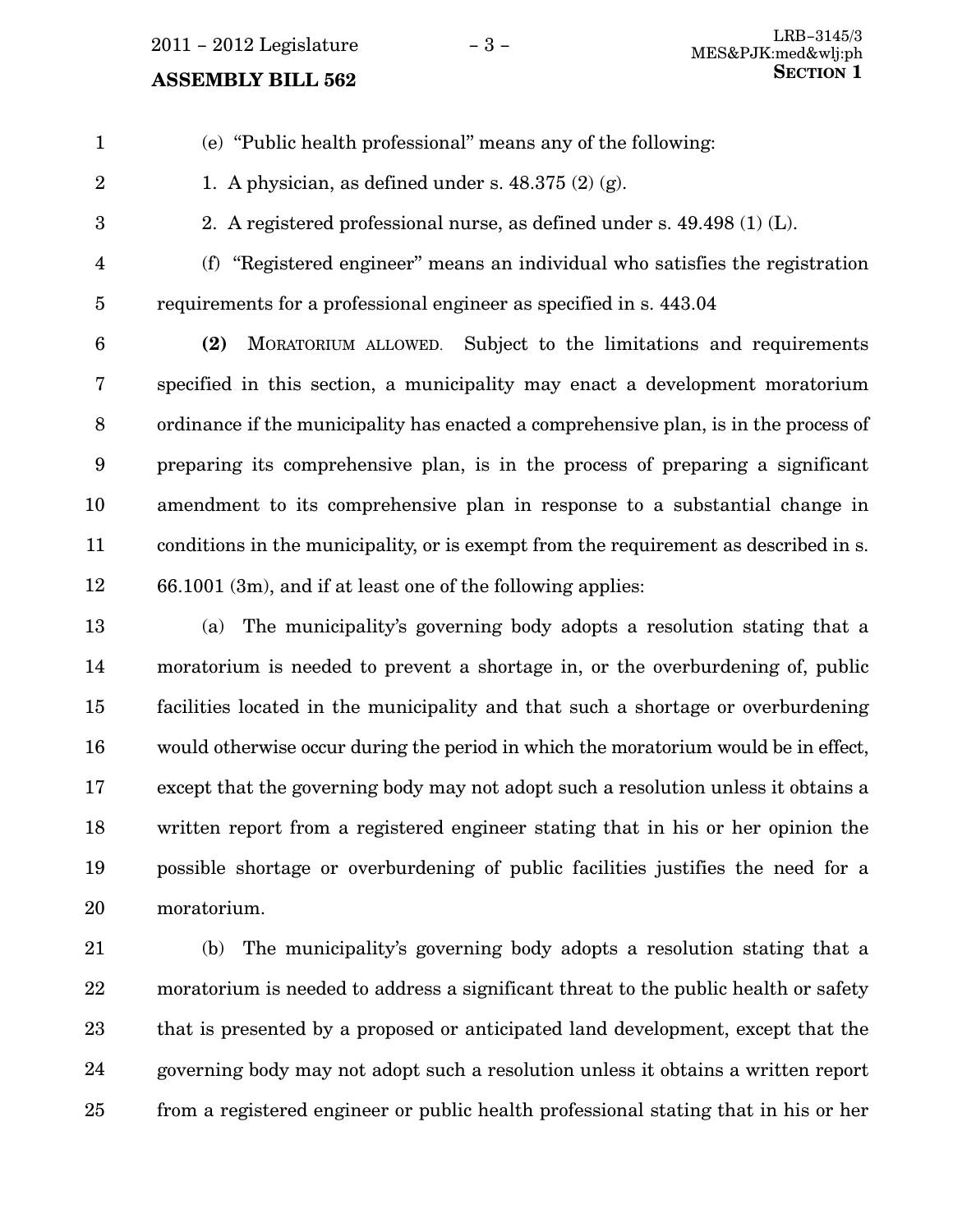| $\mathbf{1}$            | opinion the proposed or anticipated land development presents such a significant     |
|-------------------------|--------------------------------------------------------------------------------------|
| $\overline{2}$          | threat to the public health or safety that the need for a moratorium is justified.   |
| $\boldsymbol{3}$        | (3) ORDINANCE REQUIREMENTS. (a) An ordinance enacted under this section              |
| $\overline{\mathbf{4}}$ | shall contain at least all of the following elements:                                |
| $\overline{5}$          | A statement describing the problem giving rise to the need for the<br>1.             |
| $6\phantom{.}6$         | moratorium.                                                                          |
| 7                       | 2. A statement of the specific action that the municipality intends to take to       |
| 8                       | alleviate the need for the moratorium.                                               |
| 9                       | 3. Subject to par. (b), the length of time during which the moratorium is to be      |
| 10                      | in effect.                                                                           |
| 11                      | 4. A statement describing how and why the governing body decided on the              |
| 12                      | length of time described in subd. 3.                                                 |
| 13                      | 5. A description of the area in which the ordinance applies.                         |
| 14                      | 6. An exemption for any land development that would have no impact, or slight        |
| 15                      | impact, on the problem giving rise to the need for the moratorium.                   |
| 16                      | (b) 1. A development moratorium ordinance may be in effect only for a length         |
| 17                      | of time that is long enough for a municipality to address the problem giving rise to |
| 18                      | the need for the moratorium but, except as provided in subd. 2., the ordinance may   |
| 19                      | not remain in effect for more than 12 months.                                        |
| 20                      | 2. A municipality may amend the ordinance to extend the moratorium for not           |
| 21                      | more than 6 months if the municipality's governing body determines that such an      |
| 22                      | extension is necessary to address the problem giving rise to the need for the        |
| 23                      | moratorium.                                                                          |
| 24                      | (c) A municipality may not enact a development moratorium ordinance unless           |
|                         |                                                                                      |

it holds at least one public hearing at which the proposed ordinance is discussed. The 25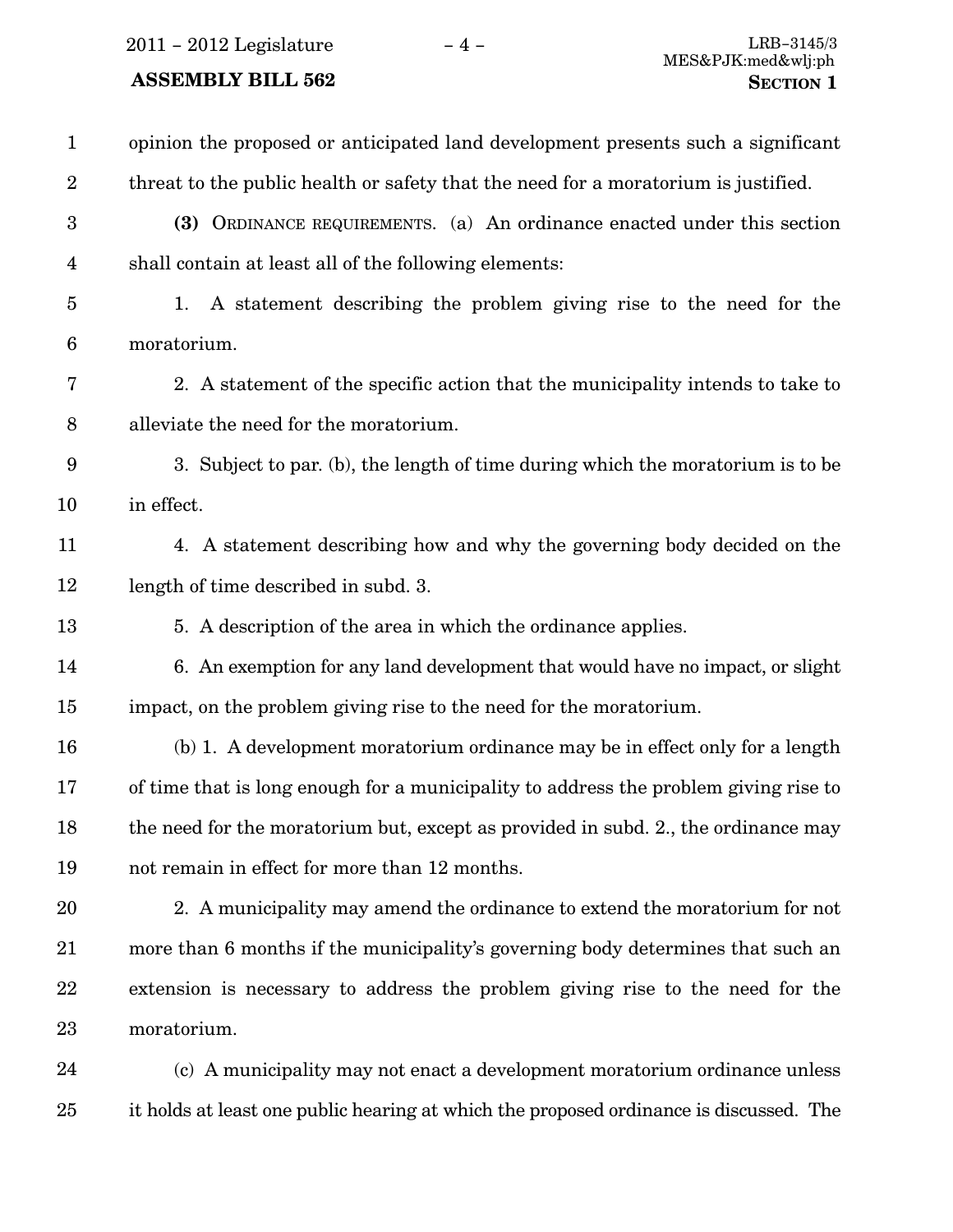public hearing must be preceded by a class 1 notice under ch. 985, the notice to be at least 30 days before the hearing. The municipality may also provide notice of the hearing by any other appropriate means. The class 1 notice shall contain at least all of the following: 1 2 3 4

5

1. The time, date, and place of the hearing.

2. A summary of the proposed development moratorium ordinance, including the location where the ordinance would apply, the length of time the ordinance would be in effect, and a statement describing the problem giving rise to the need for the moratorium. 6 7 8 9

3. The name and contact information of a municipal official who may be contacted to obtain additional information about the proposed ordinance. 10 11

4. Information relating to how, where, and when a copy of the proposed ordinance may be inspected or obtained before the hearing. 12 13

(4) APPLICABILITY. A development moratorium ordinance enacted under this section applies to any of the following that is submitted to the municipality on or after the effective date of the ordinance: 14 15 16

(a) A request for rezoning. 17

(b) An application for a building permit or a conditional use permit. 18

- (c) A plat or certified survey map. 19
- (d) A land development plan. 20
- SECTION 2. Initial applicability. 21

(1) This act first applies to any land development plan that is submitted to a municipality on the effective date of this subsection, unless the municipality and a 22 23